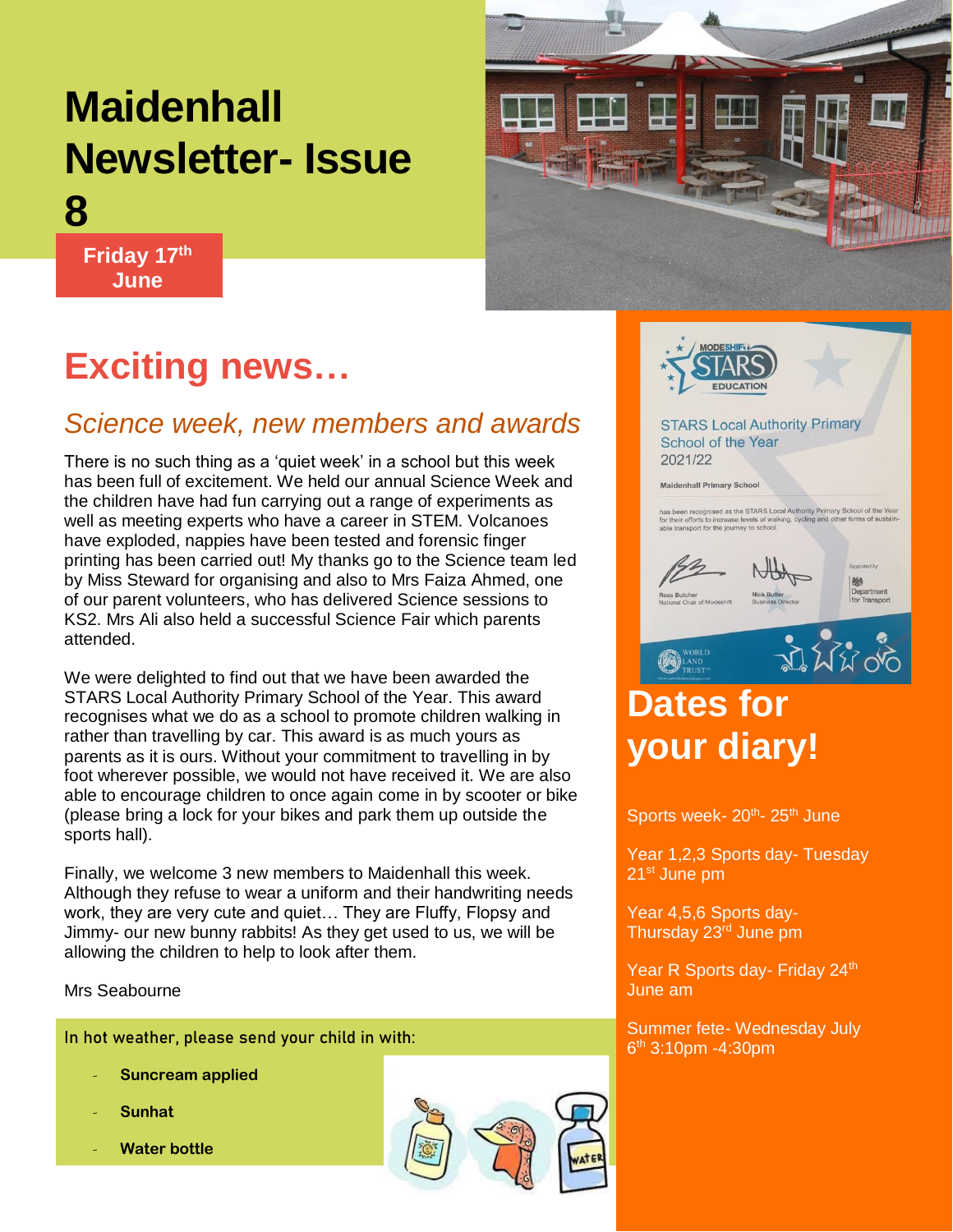

## **Science Week**

### *STEM careers fair at Maidenhall*

Among the many exciting experiences that the children have had this week, was our first STEM careers fair. We had visitors from a range of scientific fields who shared their job roles with the children.

Each class had the opportunity to visit the fair and we would like to thank the following people for giving up their time for our children:



Wayne Mills – Fire Fighter Ayesha Amin – Optician Maleha Rahman – Secondary Science Teacher Sarah Harmston – Scene of the Crime Officer SOCO

Runi – Zumba instructor Karen Murphy – Sports Therapist Andy Parrott – Cyber Security volunteer Zara Ismail – Pharmacist











# **PTA Cake Sale update**

We are delighted to announce that the recent cake sale made £546.45! Thank you to the PTA and the following companies who supported them: Subway, Krispy Kreme, Lemon Fried Chicken, The Mall, Little Dessert Shop and Malzeard Sugary!